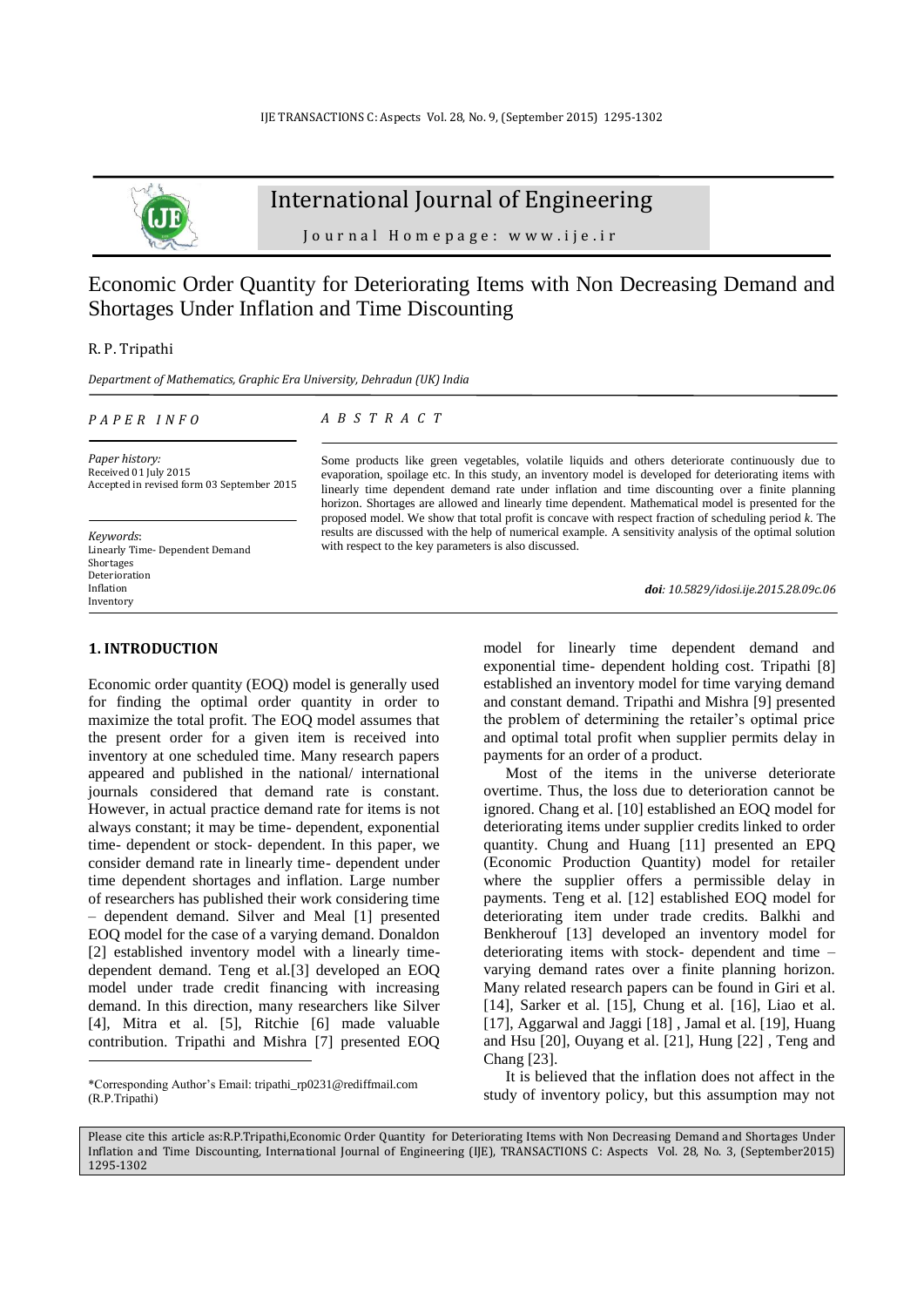be true in any type of business transaction. At present, many counties are suffering large scale of inflation. Hence, the effect of inflation cannot be discarded in the study of inventory policy. Buzacott [\[24\]](#page-5-23) developed an EOQ model with inflation subject to different types of pricing policies. Jaggi et al. [\[25\]](#page-5-24) presented the optimal inventory replenishment policy of deteriorating item under inflationary conditions using discounted cash flow (DCF) approach over a finite planning horizon. Wee and Law [\[26\]](#page-5-25) developed the problem with finite replenishment rate of deteriorating items taking account of time value of money. Chang [\[27\]](#page-5-26) presented an inventory model for deteriorating items with inflation under a situation in which the supplier provides the purchase or a permissible delay of payments if the purchaser orders a large quantity. Sarker et al. [\[28\]](#page-6-0) dealt with an economic manufacturing quantity (EMO) model for the selling price and the time- dependent pattern in an imperfect production process. Some researchers developed inventory models in which shortages are allowed. Hou [\[29\]](#page-6-1) derived an inventory model for deteriorating items with stock- dependent consumption rate and shortages under inflation and time discounting over a finite planning horizon. Basu and Sinha [\[30\]](#page-6-2) presented a general inventory model with due consideration to factors of time dependent partial backlogging and time dependent deterioration. Jaggi et al. [\[31\]](#page-6-3) developed an inventory model for imperfect quality items under permissible delay in payments where shortages are allowed and fully backorders parallel to the screening process out of the items which are of perfect quality. Ghiami et al. [\[32\]](#page-6-4) investigated a two- echelon supply chain model for deteriorating inventory in which the retailer's warehouse has a limited capacity. Taleizadeh and Nematollahi [\[33\]](#page-6-5) investigated the effects of time value of money and inflation on the optimal ordering policy in an inventory control system. Some research work done by Yang et al. [\[34\]](#page-6-6), Wee et al. [\[35\]](#page-6-7), Bhunia et al. [\[36\]](#page-6-8), and Ouyang and Chang [\[37\]](#page-6-9), Yhmadi et al. [\[38\]](#page-6-10), Tripathi and Uniyal [\[39\]](#page-6-11), Modarres and Taimury [\[40\]](#page-6-12), Rabbani and Manavizadeh [\[41\]](#page-6-13) in this direction.

The rest of the research paper is organized as follows. In section 2, we provide the assumption and notations. In section 3, we formulate mathematical model. The optimal solution is provided in section 4. In section 5, numerical examples are discussed. The sensitivity analysis is provided in section 6. Conclusion and future research directions are provided in the last section 7.

### 2**. ASSUMPTIONS AND NOTATION**

The model is developed with the help of following assumptions:

- 1. The demand rate in linearly time- dependent and continuous function of time
- 2. The lead time is negligible and replenishment rate in infinite
- 3. Shortages are allowed and completely backlogged
- 4. The deterioration rate is constant
- 5. Instantaneous cash flow is considered for product transactions

In addition, the following notations are used throughout the manuscript in developing the model:

- *T* replenishment cycle
- *H* planning horizon
- *m* the number of replenishment during the planning horizon
- *k* fraction of scheduling period (  $0 < k < 1$ )
- *tj* the total time elapse up to and including the  $j<sup>th</sup>$ replenishment cycle  $(j = 1, 2, \dots, m)$  where
- $t_0 = 0$  and  $t_1 = T$  and  $t_m = H$
- $t_i$ <sup>'</sup> the time for jth inventory level (i.e. j<sup>th</sup>)

replenishment cycle) drops to zero  $(j = 1, 2, -m)$ 

- $t_i$ <sup>*-t<sub>i</sub>*<sup> $\prime$ </sup> shortage occurs during this period (*j* = *1*, 2--*m*)</sup>
- $Q^{\prime}$  the lot size fir  $2^{\text{nd}}$ ,  $3^{\text{rd}}$  ----- n<sup>th</sup> cycles
- $Q_1$  the maximum inventory level
- *Q2* the maximum shortage level
- $\theta$  the deterioration rate ( $0 \le \theta \le l$ )
- *A* the cost of per replenishment, &/order
- *c* the per unit cost of the item, &/unit
- *h* the per unit inventory holding cost per unit time, \$/unit/unit time
- *s* the per unit shortage cost per unit time, \$/unit/unit time
- *f* the discount rate
- *i* the inflation rate
- $r = f i$  the net discount rate of inflation (constant)
- m\* optimal number of replenishment during the planning horizon
- k\* optimal fraction of scheduling period
- *SR* the sales revenue
- *OC* ordering cost
- *SC* shortage cost
- *HC* holding cost
- *MC* material cost
- *TP1* present value of total profit

*TP (m, k)* present value of total profit over a finite planning horizon H

### **3. MATHEMATICAL FORMULATION**

We divide the planning horizon H into m equal parts of length  $T = H/m$ . Thus, the reorder times during the planning horizon *H* are  $t_j = jT^{\prime}$  ( $j = 0, 1, 2, \ldots \ldots \ldots$ ). The demand for positive inventory and negative inventory are same and equal to linearly time dependent. For period of no shortage in each interval  $\lceil iT', (i + 1) T' \rceil$  is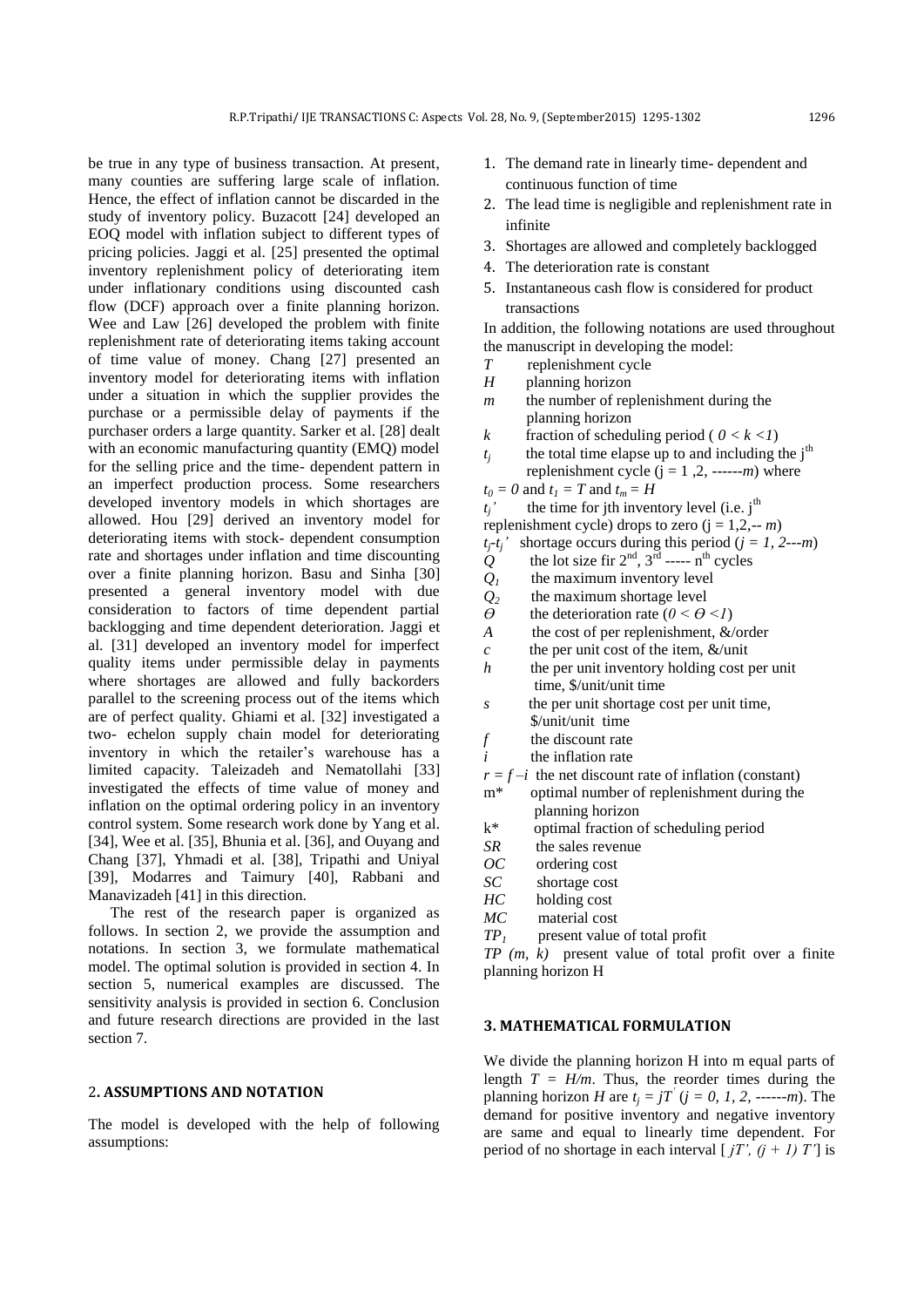a fraction of the period  $kT (0 < k < 1)$ . At time  $t_i' = (k + 1)$  $j$ -1)T,  $(j = 1, 2, \dots = m)$  before they are backordered.

At starting point  $T_0' = 0$ , the first replenishment lot size is  $Q<sub>1</sub>$ . The inventory level decreases during the time interval  $[0, T<sub>1</sub>]$  due to time dependent demand and deterioration until it becomes to zero at  $t = T<sub>1</sub>$ . Shortages occur during the interval  $[T_1, T']$  and are accumulated until  $t = T'$ , before they are backordered. Hence, the inventory level at any time't' can be represented by the following differential equations:

$$
\frac{dI(t)}{dt} + \theta I(t) = -(a + b)t, \qquad 0 \le t \le T_1
$$
 (1)

$$
\frac{dI(t)}{dt} = -(a+bt)\,,\qquad T_1 \le t \le T\tag{2}
$$

The solutions of (1) and (2) (with the condition  $I(T_1) = 0$ are given by:

are given by:  
\n
$$
I(t) = \frac{1}{\theta} \left\{ \left( a - \frac{b}{\theta} \right) \left( e^{\theta(T_1 - t)} - 1 \right) + b \left( T_1 e^{\theta(T_1 - t)} - t \right) \right\}, 0 \le t \le T_1
$$
\n(3)

$$
I(t) = -(t - T_1) \left\{ a + \frac{b}{2} (T + T_1) \right\}, \ T_1 \le t \le T
$$
 (4)

Thus, the maximum inventory level and maximum shortage quantity during the first replenishment cycle are:

are:  
\n
$$
Q_1 = \frac{1}{\theta} \left\{ \left( a - \frac{b}{\theta} \right) \left( e^{\theta k H / m} - 1 \right) + \frac{b k H}{m} e^{\theta k H / m} \right\}
$$
\n(5)

$$
Q_2 = \frac{(1-k)H}{m} \left\{ a + \frac{b(1+k)H}{2m} \right\}
$$
 (6)

The present value of sales revenue during [*0,T*] in the

first replacement cycle is given by:  
\n
$$
SR = p \int_{0}^{T} a + bt)e^{-rt} dt = \frac{p}{r} \left\{ \left( a + \frac{b}{r} \right) \left( 1 - e^{-rT} \right) - bTe^{-rT} \right\}
$$
\n
$$
= \frac{p}{r} \left\{ \left( a + \frac{b}{r} \right) \left( 1 - e^{-rH/m} \right) - \frac{bH}{m} e^{-rH/m} \right\}
$$
\n(7)

The present value of ordering cost in the first replenishment cycle is given by  $OC = A$  (8)

The present value of holding cost during the time

interval 
$$
[0, T_I]
$$
 in the first replacement cycle is:  
\n
$$
HC = h \int_{0}^{T_1} I(t) e^{-rt} dt =
$$
\n
$$
\frac{h}{\theta} \left[ \left( a - \frac{b}{\theta} + \frac{bkH}{m} \right) \left( \frac{e^{\theta kH/m} - e^{-rkH/m}}{\theta + r} \right) + \frac{b}{r} \left( \frac{kH}{m} e^{-rkH/m} + \frac{e^{-rkH/m} - 1}{r} \right) \right]
$$
\n(9)

The present value of shortage cost during the first replenishment cycle is (the shortage occurs during the time interval  $[T_l, T'_l]$ 

$$
SC = s \int_{T_1}^{T_1} -I(t)e^{-rt}dt = \frac{s}{r} \left\{ a + \frac{b(1+k)H}{2m} \right\}
$$

$$
\left\{ \frac{(1-k)H}{m} + \frac{e^{-rtt/m} - e^{-rkt/m}}{r} \right\}
$$
(10)

The replenishment is finished at  $t = 0$  and *T*, the items are consumed by time dependent demand and deterioration during [*0 ,T1*]. The present value of

material cost during the first replacement cycle is:  
\n
$$
MC = cQ_1 + ce^{-rT} \int_{T_1}^{T} (a+bt)dt = cQ_1 + ce^{-rT} (T - T_1) \left\{ a + \frac{b}{2} (T + T_1) \right\}
$$
\n
$$
= \frac{c}{\theta} \left\{ \left( a - \frac{b}{\theta} \right) \left( e^{\theta kH/m} - 1 \right) + \frac{bkH}{m} e^{\theta kH/m} \right\} +
$$
\n
$$
\frac{ce^{-rH/m} (1-k)H}{m} \left\{ a + \frac{b(1+k)H}{2m} \right\}
$$
\n(11)

Therefore, the present value of total profit of inventory system during the first replenishment cycle is given by:

$$
TP_1 = SR - OC - HC - SC - MC \tag{12}
$$

In this process, we have considered m cycles during the planning horizon. It is also assumed that inventory started at maximum level and ends at zero, an extra replenishment at  $T_m' = H$  is required to follow the backorders of the best cycle in the planning horizon. Thus,  $(m+1)$  replenishments are required in the planning horizon *H*. Therefore, the first replenishment lot size is  $Q_1$ , the  $2^{nd}$ ,  $3^{rd}$ , ...  $m^{th}$  replenishment lot size is  $Q = Q_{1+}Q_2$ , where

$$
Q_2 = \int_{\tau_1}^{\tau} (a+bt)dt
$$
\n(13)

And the last or 
$$
(m+1)^{th}
$$
 replacement lot size is:  
\n
$$
Q_2 = (T - T_1) \left\{ a + \frac{b}{2} (T + T_1) \right\} = \frac{(1-k)H}{m} \left\{ a + \frac{b(1+k)H}{2m} \right\}
$$
\n(14)

Thus, the present value of total profit of the inventory

system over a finite planning horizon H is:  
\n
$$
TP(m,k) = \sum_{j=0}^{m-1} TP_i e^{-r_j T} + Ae^{-rH} = TP_i \left( \frac{1 - e^{-rH}}{1 - e^{-rH/m}} \right) + Ae^{-rH}
$$
\n(15)

where, 
$$
T = H/m
$$
 and  $TP_I$  is given in (12).  
\n
$$
TP(m, k) =
$$
\n
$$
\left[ \frac{p}{r} \left\{ \left( a + \frac{b}{r} \right) \left( 1 - e^{-rt/m} \right) - \frac{bH}{m} e^{-rt/m} \right\} - A \left\{ 1 - \left( \frac{1 - e^{-rt/m}}{e^{rt} - 1} \right) \right\} - A \left\{ \left( a - \frac{b}{\theta} + \frac{bkH}{m} \right) \left( \frac{e^{\theta kH/m} - e^{-rkt/m}}{\theta + r} \right) + \frac{b}{r} \left( \frac{kH}{m} e^{-rkt/m} + \frac{e^{-rkt/m} - 1}{r} \right) \right\}
$$
\n
$$
- \frac{s}{r} \left\{ a + \frac{b(1+k)H}{2m} \right\} \left\{ \frac{(1-k)H}{m} + \frac{e^{-rt/m} - e^{-rkt/m}}{r} \right\} - A \left\{ \left( a - \frac{b}{\theta} \right) \left( e^{\theta kH/m} - 1 \right) + \frac{bkH}{m} e^{\theta kH/m} \right\} - A \left\{ a + \frac{b(1+k)H}{2m} \right\} \left\{ \frac{1 - e^{-rH}}{1 - e^{-rH/m}} \right\}
$$
\n(16)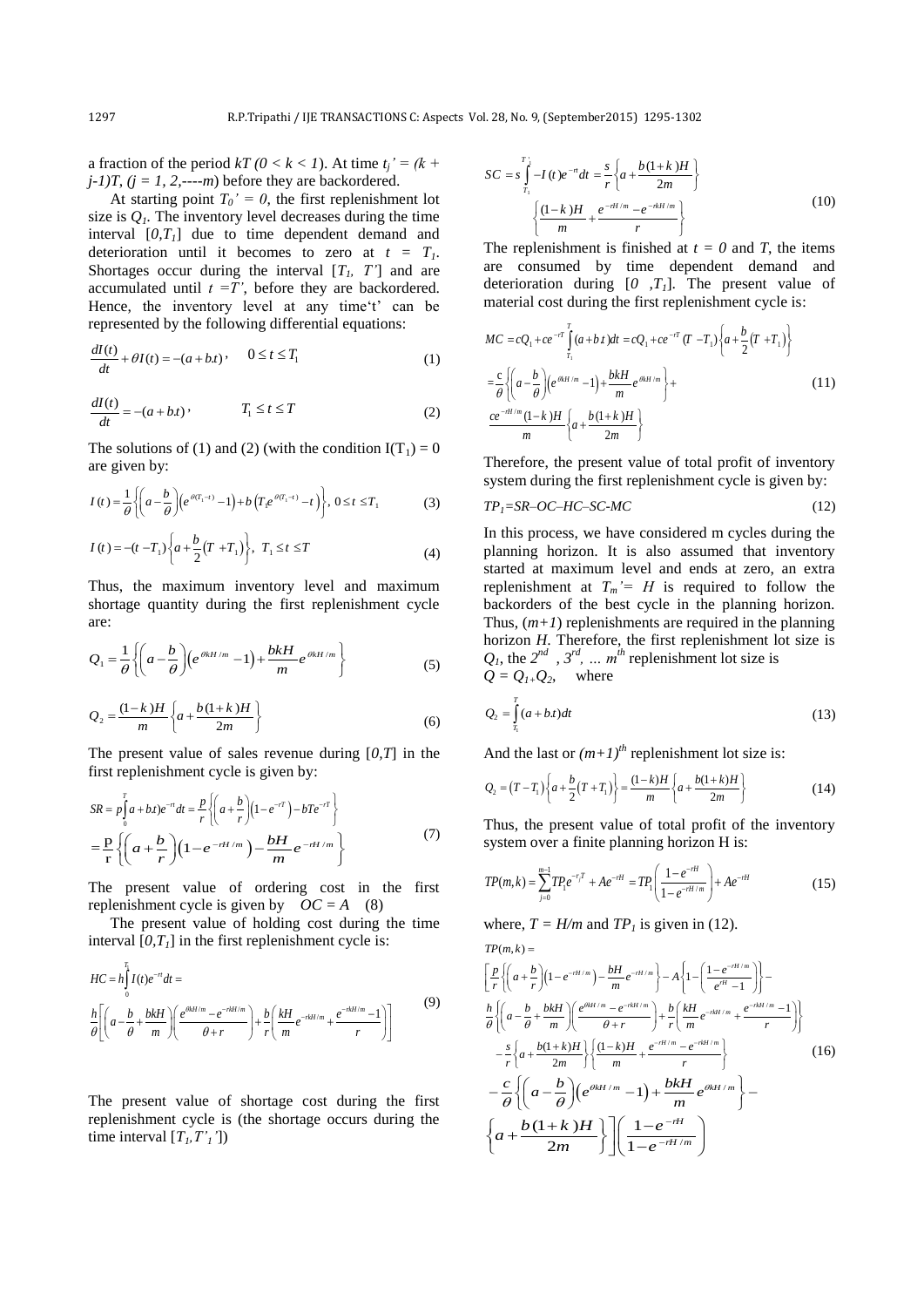# **4. DETERMINATION OF OPTIMAL SOLUTION**

The present value of total profit *TP (m, k)* is a function of two variables *m* and *k* where *m* is discrete variable and *k* is a continuous variable. The optimal value of *TP (m, k)* is obtained by differentiating Equation (16) with respect to *k*. The necessary and sufficient condition for *TP*  $(m, k)$  to maximize is  $\frac{d(TP(m, k))}{dt} = 0$ , for which *dk*

2  $\frac{d^2(TP(m,k))}{dt^2}$  < 0  $\frac{P(m,k)}{dk^2}$  < 0. Differentiating Equation (16) with

respect to *k* and putting to zero, we get  
\n
$$
\frac{h}{\theta} \left\{ \left( a - \frac{b}{\theta} + \frac{bkH}{m} \right) \left( \frac{\theta e^{\theta kH/m} + re^{-\pi kH/m}}{\theta + r} \right) + \frac{b(e^{\theta kH/m} - e^{-\pi kH/m})}{\theta + r} - \frac{bkH}{m} e^{-\pi kH/m} \right\}
$$
\n
$$
+ \frac{s}{r} \left[ \frac{b}{2} \left( \frac{(1-k)H}{m} + \frac{e^{-\pi t/m} - e^{-\pi kH/m}}{r} \right) + \left\{ a + \frac{b(1+k)H}{2m} \right\} \left( e^{-\pi kH/m} - 1 \right) \right] + \left[ \left( a + \frac{bkH}{m} \right) \left( e^{\theta kH/m} - e^{-\pi H/m} \right) = 0 \tag{17}
$$

$$
\frac{d^{2}(TP(m,k))}{dk^{2}} = \frac{H^{2}}{m^{2}}\left[-\frac{h}{\theta} \times \left\{\left(a - \frac{b}{\theta} + \frac{bkH}{m}\right)\left(\frac{\theta^{2}e^{\theta kH/m} - r^{2}e^{-\kappa H/m}}{\theta + r}\right) + 2b\left(\frac{\theta^{2}e^{\theta kH/m} - r^{2}e^{-\kappa H/m}}{\theta + r}\right) - b\left(1 - \frac{\kappa H}{m}\right)e^{-\kappa kH/m}\right\} + \frac{s}{\theta}\left\{b\left(1 - e^{-\kappa H/m} + a(e^{\theta kH/m} - be^{-\kappa H/m})\right)\left(a + \frac{bH + bkH}{2m}\right)e^{-\kappa H/m}\right\} - c\left\{b\left(1 + \frac{\theta kH}{m}\right)e^{\theta kH/m} + a\theta e^{\theta kH/m} - be^{-\kappa H/m}\right\}\right]\left(\frac{1 - e^{-\kappa H/m}}{1 - e^{-\kappa H/m}}\right) < 0
$$
\n(18)

It is difficult to handle Equation (17) to find the exact value of k. The second order approximation is used for exponential terms i.e. exponential terms i.e.<br> $e^{\theta kH/m} \approx 1 + \theta kH/m + (\theta kH)^2 / 2m^2$  etc. we get

$$
e^{\theta kH/m} \approx 1 + \theta kH / m + (\theta kH)^2 / 2m^2 \text{ etc. we get}
$$
  

$$
\frac{h}{\theta} \left\{ \left( a - \frac{b}{\theta} \right) + \left( a + \frac{bkH}{m} \right) (\theta - r) \frac{kH}{m} + \frac{b\kappa H}{\theta m} + \left( a - \frac{b}{\theta} + \frac{bkH}{m} \right) (\theta^2 - \theta r + r^2) \frac{k^2 H^2}{2m^2} + \frac{bk^2 H^2}{2m^2} \left( \theta + r - \frac{r^2}{m} \right) \right\} + \frac{sH}{m} \left[ \frac{bH \left( 1 - k^2 \right)}{4m} - k \left\{ a + \frac{b(1 + k)H}{2m} \right\} \left( 1 - \frac{\kappa H}{2m} \right) \right] + \frac{c \left( \theta k + r \right)}{m} \left( a + \frac{bkH}{m} \right) \left[ 1 + \frac{(\theta k - r)k^2 H}{2m} \right] = 0
$$
 (19)

Accordingly the total profit *TP(m, k)* and order

quantity Q is given by:  
\n
$$
TP(m, k) \approx \left[\frac{pH}{m}\left\{a\left(1-\frac{rH}{2m}\right)+\frac{bH}{2m}\left(1-\frac{rH}{m}\right)\right\}-A\left\{1-\frac{1}{m}+\frac{rH}{2}\left(1+\frac{1}{m^2}\right)\right\}\left(1+\frac{rH}{2}\right)^{-1}-\frac{hkH}{2m}\left\{\left(a-\frac{b}{\theta}+\frac{bkH}{m}\right)\left(1+\frac{(\theta-r)kH}{2m}\right)-\frac{bkH}{2m}\left(1-\frac{rkH}{m}\right)\right\}-\frac{sH^2(1-k^2)}{2m^2}\left\{a+\frac{b(1+k)H}{2m}\right\}-\frac{ckH}{m}\left\{a\left(1+\frac{\theta kH}{2m}\right)+\frac{bkH}{2m}\left(1+\frac{\theta kH}{m}\right)\right\}\right\}
$$
\n(20)\n
$$
-\frac{cH\left(1-\frac{rH}{m}+\frac{r^2H^2}{2m^2}\right)}{m}\left\{a+\frac{b(1+k)H}{2m}\right\}\frac{m\left(1-\frac{rH}{2}\right)}{\left(1-\frac{rH}{2m}\right)}
$$

$$
Q \approx \frac{H}{m} \left\{ a \left( 1 + \frac{\theta k^2 H}{2m} \right) + \frac{bH}{2m} \left( 1 + \frac{\theta k^3 H}{m} \right) \right\}
$$
(21)

### **5. NUMERICAL EXAMPLE**

An example is provided to explain the validity of theoretical results discussed in section 4 with the following date:

Let us consider the parameter values  $a = 600$ ,  $b =$ *10,*  $\theta = 0.2$ *,*  $H = 10$ *,*  $r = 0.15$ *,*  $h = 2$ *,*  $c = 50$ *, s = 30, in* appropriate units. We see that the number of replenishments (from Table 1)  $m = 9$ , the total profit *TP( m,k)* becomes maximum. Thus, the optimal values of m and k are  $m^* = 9$  and  $k^* = 0.327693$ , respectively, and the maximum total profit *TP( m\*,k\*) = \$*  173918.00. We have  $T = H/m^* = 1.111$  year,  $T_1^* = k^*T^*$  $= 0.3641$  year and Q<sup>\*</sup> = 680.842 units.

### **6. SENSITIVITY ANALYSIS**

The sensitivity analysis is performed with the variation of various key parameters using the same data as in the above numerical example at optimal value of  $m = m^* =$ 9. On varying one parameter at a time keeping other parameters same.

All the observations computed in Table 2 can be summed as follows:

(1).The increase of parameter '*b*' results slight increase in order quantity (*Q*) and increase in total profit *TP(m,k).* That is, change in '*b*' leads slight positive change in *Q* and positive change in *TP(m,k).*

(2). When deterioration rate  $(\theta)$  increases, the ordering cost (*Q*) decreases and total profit TP(m,k) increases. That is, change in deterioration rate will lead negative change in *Q* and positive change in *TP(m,k).*

(3). When holding cost (*h*) increases, order quantity (*Q*) increases and total profit *TP(m,k)* decreases. That is, change in holding cost (h) will lead positive change in *Q*  and negative change in *TP(m,k).*

(4). When purchase cost (c) increases, order quantity *Q* slightly increases and total profit *TP(m,k)* slightly decreases. That is, change in *c* leads slight positive change in *Q* and negative change in *TP(m,k).*

(5). When shortage cost (s) increases, order quantity *Q* slightly increases and total profit *TP(m,k)* decreases. That is, the change in s will lead slight positive change in *Q* and negative change in *TP(m,k).*

And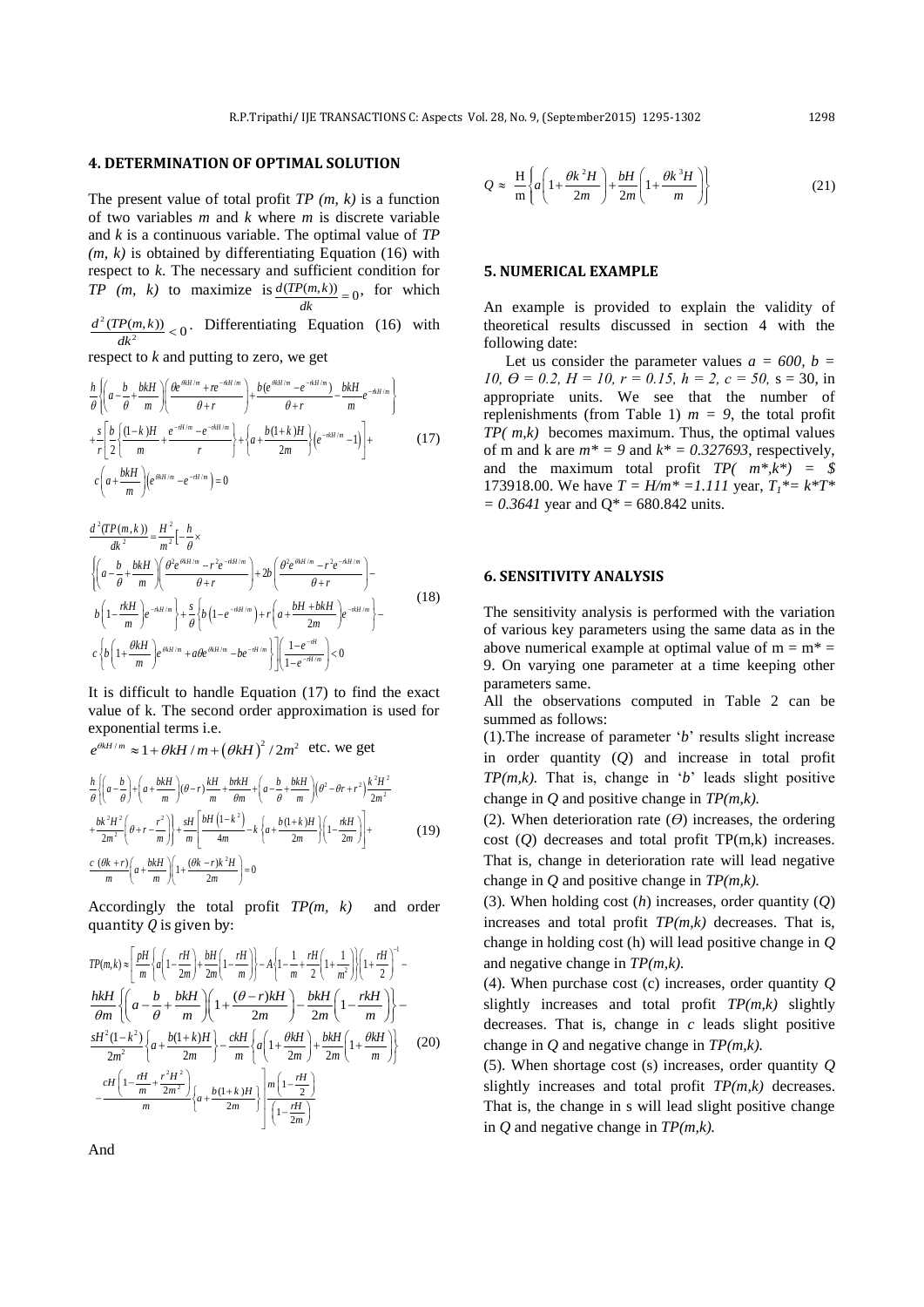$m^* = 9$  optimal solution

*Q*

4k

*I*(*t* $\downarrow$ 

*Q*2

180000

 $\mathcal{C}$ 

土

| $\boldsymbol{m}$ | k         | $\overline{T}$ | Q        | $TP(m^*,k^*)$ |
|------------------|-----------|----------------|----------|---------------|
| 2                | 0.11313   | 5.00000        | 3144.38  | 35134.50      |
| 3                | 0.138906  | 3.33333        | 2068.52  | 122376.00     |
| 4                | 0.168337  | 2.50006        | 1541.95  | 150571.00     |
| 5                | 0.199229  | 2.0006         | 1229.59  | 16306 2.00    |
| 6                | 0.23085   | 1.66667        | 1022.83  | 169263.00     |
| 7                | 0.262898  | 1.4285         | 875.863  | 172349.00     |
| 8                | 0.295209  | 1.25000        | 766.033  | 173677.00     |
| 9                | 0.327693* | 1.11100*       | 680.842* | 173918.00*    |
| 10               | 0.360304  | 1.00000        | 612.836  | 173443.00     |
| 11               | 0.393008  | 0.90909        | 557.291  | 172470.00     |
| 12               | 0.425781  | 0.83333        | 511.071  | 171139.00     |
| 13               | 0.458610  | 0.76923        | 472.008  | 169541.00     |
| 14               | 0.491483  | 0.71428        | 438.560  | 167738.00     |
| 15               | 0.524392  | 0.66667        | 409.598  | 165776.00     |
| 16               | 0.557332  | 0.62500        | 384.276  | 163687.00     |
| 17               | 0.590298  | 0.58824        | 361.947  | 161495.00     |
| 18               | 0.623287  | 0.55556        | 342.112  | 159218.00     |
| 19               | 0.656297  | 0.52632        | 324.375  | 156872.00     |
| 20               | 0.689324  | 0.50000        | 308.418  | 154467.00     |

**TABLE 1.** Optimal solution

**TABLE 2.** Effect of changing the parameters '*b',*  deterioration rate '*Ө',* holding cost *'h',* purchase cost *'c'*  and shortage cost *'s'* at optimal  $m = m^* = 9$ .

| b                | k        | Q                      | $TP(m^*,k^*)$   |
|------------------|----------|------------------------|-----------------|
| 11               | 0.325142 | 681.34                 | 174311.00       |
| 12               | 0.322599 | 681.838                | 174703.00       |
| 13               | 0.320063 | 682.338                | 175095.00       |
| 14               | 0.317535 | 682.839                | 175486.00       |
| 15               | 0.315014 | 683.341                | 175877.00       |
| θ                | k        | Q                      | $TP(m^*, k^*)$  |
| 0.05             | 0.827391 | 685.711                | 117673.00       |
| 0.10             | 0.547441 | 684.052                | 150707.00       |
| 0.15             | 0.407320 | 682.126                | 165792.00       |
| 0.25             | 0.276795 | 679.970                | 178942.00       |
| 0.30             | 0.241595 | 679.354                | 182337.00       |
| h                | k        | Q                      | $TP(m^*,k^*)$   |
| 2.5              | 0.406936 | 685.198                | 165623.00       |
| 3.0              | 0.488586 | 690.682                | 156714.00       |
| 3.5              | 0.572934 | 697.413                | 147152.00       |
| 4.0              | 0.660326 | 705.533                | 136889.00       |
| 4.5              | 0.751189 | 715.220                | 125871.00       |
| 5.0              | 0.846050 | 726.693                | 114030.00       |
| $\boldsymbol{c}$ | k        | $\boldsymbol{\varrho}$ | $TP(m^* , k^*)$ |
| 55               | 0.331686 | 681.039                | 163733.00       |
| 60               | 0.335711 | 681.240                | 153474.00       |
| 65               | 0.339770 | 681.445                | 143140.00       |
| 70               | 0.343861 | 681.654                | 132730.00       |
| 100              | 0.369141 | 683.002                | 68613.50        |
| 32               | 0.305807 | 679.806                | 174151.00       |
| 35               | 0.278043 | 678.596                | 174011.00       |
| 37               | 0.262220 | 677.958                | 173659.00       |
| 40               | 0.246530 | 677.362                | 172414.00       |
| 45               | 0.213826 | 676.240                | 170829.00       |

2*H T*  $=$ 

**Figure 1.** Graph between time and inventory

2 ( 1) *k H T m* +1)≀ ≔

 $T' = \frac{1}{2}$ 

1  $T = \frac{kl}{l}$ *m* = -



**Figure 2.** Figure between *m* vs. *TP(m,k)*

# **7. CONCLUSIONS**

Times and the contract of the contract of the contract of the contract of the contract of the contract of the contract of the contract of the contract of the contract of the contract of the contract of the contract of the  $T^m = H$ 

 $T = \frac{(k+m-1)H}{I}$ *m m* ≡≐

 $T^{m-1} = \frac{(m-1)H}{T}$ *m* =-

> In this study, we have developed *EOQ* model for deteriorating items with shortages under inflation considering demand as a function of time. We have provided mathematical formulation of the problem discussed above and have given an optimal solution. We have used second order approximation for exponential terms to obtain the closed form optimal solution. We have also shown that total profit  $TP(m,k)$  is concave function with respect to '*k*'. Next, sensitivity analysis has been discussed for optimal solution to changes in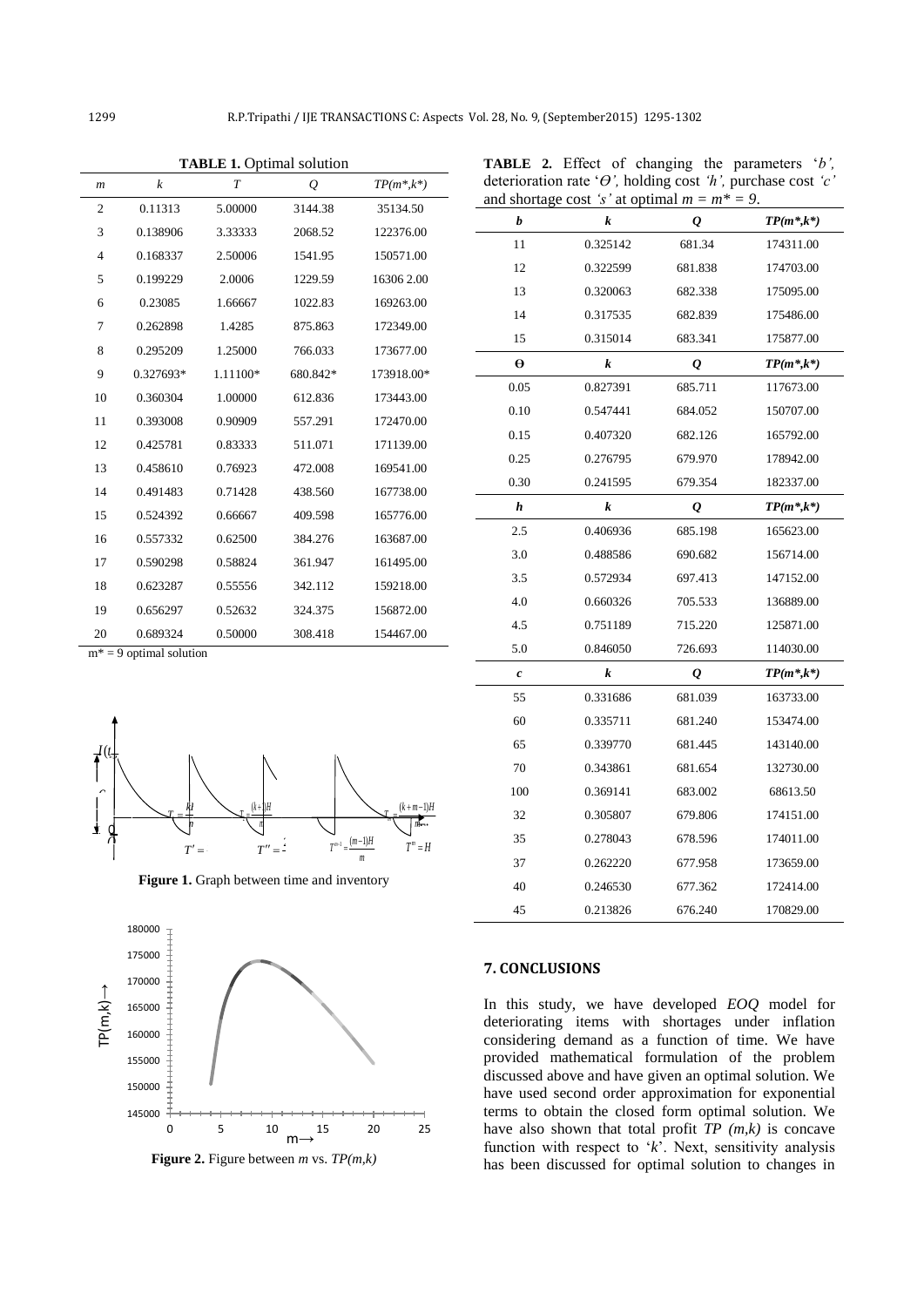the values of various parameters. Here are some managerial phenomena that we obtain from the sensitivity analysis:

- If parameter 'b' increases, total profit increases, total profit *TP (m,k)* increases
- If deterioration rate (*Ө*) increases, total profit *TP (m,k)* increases
- If the holding cost increases , total profit *TP (m,k)*  decreases
- In purchase cost ( c) increases, total profit *TP (m,k)* decreases
- If shortage cost (s) increases , total profit *TP (m,k)*  decreases

It is observed that the total profit *TP (m,k)* increases for 'b' and deterioration rate (*Ө)* and decreases for holding cost (h), purchase cost ( c) and shortage cost (s).

The model proposed in this paper can be extended in several ways. We may extend the model for two parameters weibull distribution deteriorating items. We could also consider demand rate as stock- dependent, function of selling price as well as quadratic time varying.

### **8. REFERENCES**

- <span id="page-5-0"></span>1. Silver, E.A. and Meal, H.C., "A simple modification of the eoq for the case of a varying demand rate", *Production and Inventory Management***,** Vol. 10, No. 4, (1969), 52-65.
- <span id="page-5-1"></span>2. Donaldson, W., "Inventory replenishment policy for a linear trend in demand--an analytical solution", *Operational Research Quarterly***,** (1977), 663-670.
- <span id="page-5-2"></span>3. Teng, J.-T., Min, J. and Pan, Q., "Economic order quantity model with trade credit financing for non-decreasing demand", *Omega*, Vol. 40, No. 3, (2012), 328-335.
- <span id="page-5-3"></span>4. Silver, E.A., "A simple inventory replenishment decision rule for a linear trend in demand", *Journal of the Operational Research Society***,** (1979), 71-75.
- <span id="page-5-4"></span>5. Mitra, A., Cox, J.F. and Jesse Jr, R.R., "A note on determining order quantities with a linear trend in demand", *Journal of the Operational Research Society***,** (1984), 141-144.
- <span id="page-5-5"></span>6. Ritchie, E., "Practical inventory replenishment policies for a linear trend in demand followed by a period of steady demand", *Journal of the Operational Research Society***,** (1980), 605-613.
- <span id="page-5-6"></span>7. Tripathi, R.P. and Mishra, S.M., "Eoq model with linear timedependent demand and different holding cost function",*International Journal of Mathematics in Operational Research Quarterly***,** (2015) 47-64.
- <span id="page-5-7"></span>8. Tripathi, R., "Inventory model with different demand rate and different holding cost", *International Journal of Industrial Engineering Computations***,** Vol. 4, No. 3, (2013), 437-446.
- <span id="page-5-8"></span>9. Tripathi, R.P. and Misra, S.S., "Optimal pricing and lot-sizing policy with time - dependent demand rate under trade credits", *International Journal of Mathematics and Computer Application Research***,** Vol. 2, No. 3, ( 2013), 106-120.
- <span id="page-5-9"></span>10. Chang, C.-T., Ouyang, L.-Y. and Teng, J.-T., "An eoq model for deteriorating items under supplier credits linked to ordering

quantity",*Applied Mathematical Modelling***,** Vol. 27, No. 12, (2003), 983-996.

- <span id="page-5-10"></span>11. Chung, K.-J. and Huang, Y.-F., "The optimal cycle time for epq inventory model under permissible delay in payments", *International Journal of Production Economics***,** Vol. 84, No. 3, (2003), 307-318.
- <span id="page-5-11"></span>12. Teng, J.-T., Chang, C.-T. and Goyal, S.K., "Optimal pricing and ordering policy under permissible delay in payments", *International Journal of Production Economics***,** Vol. 97, No. 2, (2005), 121-129.
- <span id="page-5-12"></span>13. Balkhi, Z.T. and Benkherouf, L., "On an inventory model for deteriorating items with stock dependent and time-varying demand rates", *Computers & Operations Research***,** Vol. 31, No. 2, (2004), 223-240.
- <span id="page-5-13"></span>14. Giri, B., Pal, S., Goswami, A. and Chaudhuri, K., "An inventory model for deteriorating items with stock-dependent demand rate", *European Journal of Operational Research***,** Vol. 95, No. 3, (1996), 604-610.
- <span id="page-5-14"></span>15. Sarker, B.R., Mukherjee, S. and Balan, C.V., "An order-level lot size inventory model with inventory-level dependent demand and deterioration", *International Journal of Production Economics***,** Vol. 48, No. 3, (1997), 227-236.
- <span id="page-5-15"></span>16. Chung, K.-J., Chu, P. and Lan, S.-P., "A note on eoq models for deteriorating items under stock dependent selling rate", *European Journal of Operational Research***,** Vol. 124, No. 3, (2000), 550-559.
- <span id="page-5-16"></span>17. Liao, H.-C., Tsai, C.-H. and Su, C.-T., "An inventory model with deteriorating items under inflation when a delay in payment is permissible", *International Journal of Production Economics***,** Vol. 63, No. 2, (2000), 207-214.
- <span id="page-5-17"></span>18. Aggarwal, S. and Jaggi, C., "Ordering policies of deteriorating items under permissible delay in payments", *Journal of the Operational Research Society***,** (1995), 658-662.
- <span id="page-5-18"></span>19. Jamal, A., Sarker, B.R. and Wang, S., "Optimal payment time for a retailer under permitted delay of payment by the wholesaler", *International Journal of Production Economics***,** Vol. 66, No. 1, (2000), 59-66.
- <span id="page-5-19"></span>20. Huang, Y.-F. and Hsu, K.-H., "An eoq model under retailer partial trade credit policy in supply chain", *International Journal of Production Economics***,** Vol. 112, No. 2, (2008), 655-664.
- <span id="page-5-20"></span>21. Ouyang, L.-Y., Teng, J.-T. and Chen, L.-H., "Optimal ordering policy for deteriorating items with partial backlogging under permissible delay in payments", *Journal of Global Optimization***,** Vol. 34, No. 2, (2006), 245-271.
- <span id="page-5-21"></span>22. Huang, Y.-F., "Optimal retailer's replenishment policy for the epq model under the supplier's trade credit policy", *Production Planning & Control***,** Vol. 15, No. 1, (2004), 27-33.
- <span id="page-5-22"></span>23. Teng, J.-T. and Chang, C.-T., "Optimal manufacturer's replenishment policies in the epq model under two levels of trade credit policy",*European Journal of Operational Research***,** Vol. 195, No. 2, (2009), 358-363.
- <span id="page-5-23"></span>24. Buzacott, J., "Economic order quantities with inflation", *Operational Research Quarterly***,** (1975), 553-558.
- <span id="page-5-24"></span>25. Jaggi, C.K., Aggarwal, K. and Goel, S., "Optimal order policy for deteriorating items with inflation induced demand", *International Journal of Production Economics***,** Vol. 103, No. 2, (2006), 707-714.
- <span id="page-5-25"></span>26. Wee, H.-M. and Law, S.-T., "Economic production lot size for deteriorating items taking account of the time-value of money", *Computers & Operations Research***,** Vol. 26, No. 6, (1999), 545-558.
- <span id="page-5-26"></span>27. Chang, C.-T., "An eoq model with deteriorating items under inflation when supplier credits linked to order quantity",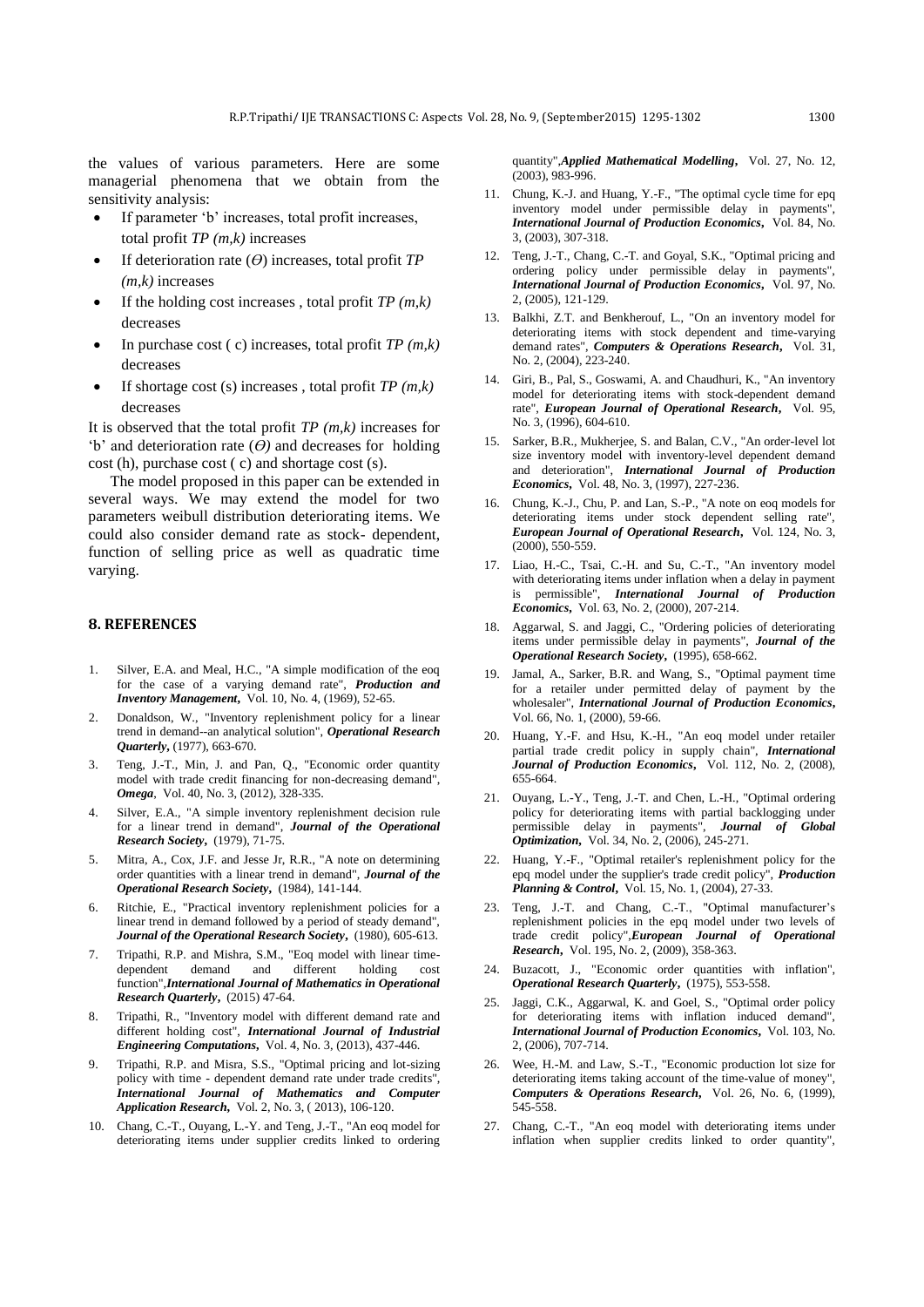*International Journal of Production Economics***,** Vol. 88, No. 3, (2004), 307-316.

### **APPENDIX**

- <span id="page-6-0"></span>28. Sarkar, B., Mandal, P. and Sarkar, S., "An emq model with price and time dependent demand under the effect of reliability and inflation",*Applied Mathematics and Computation***,** Vol. 231, (2014), 414-421.
- <span id="page-6-1"></span>29. Hou, K.-L., "An inventory model for deteriorating items with stock-dependent consumption rate and shortages under inflation and time discounting", *European Journal of Operational Research***,** Vol. 168, No. 2, (2006), 463-474.
- <span id="page-6-2"></span>30. Basu, M., Sinha, S., Kalyani, N. and Bengal, W., "An inflationary inventory model with time dependent demand with weibull distribution deterioration and partial backlogging under permissible delay in payments", *Control and Cybernetics***,** Vol. 36, No. 1, (2007), 203.
- <span id="page-6-3"></span>31. Jaggi, C.K., Goel, S.K. and Mittal, M., "Credit financing in economic ordering policies for defective items with allowable shortages", *Applied Mathematics and Computation***,** Vol. 219, No. 10, (2013), 5268-5282.
- <span id="page-6-4"></span>32. Ghiami, Y., Williams, T. and Wu, Y., "A two-echelon inventory model for a deteriorating item with stock-dependent demand, partial backlogging and capacity constraints", *European Journal of Operational Research***,** Vol. 231, No. 3, (2013), 587-597.
- <span id="page-6-5"></span>33. Taleizadeh, A.A. and Nematollahi, M., "An inventory control problem for deteriorating items with back-ordering and financial considerations", *Applied Mathematical Modelling***,** Vol. 38, No. 1, (2014), 93-109.
- <span id="page-6-6"></span>34. Yang, H.-L., Teng, J.-T. and Chern, M.-S., "An inventory model under inflation for deteriorating items with stock-dependent consumption rate and partial backlogging shortages", *International Journal of Production Economics***,** Vol. 123, No. 1, (2010), 8-19.
- <span id="page-6-7"></span>35. Wee, H.-M., Huang, Y.-D., Wang, W.-T. and Cheng, Y.-L., "An epq model with partial backorders considering two backordering costs", *Applied Mathematics and Computation***,** Vol. 232, (2014), 898-907.
- <span id="page-6-8"></span>36. Bhunia, A., Jaggi, C.K., Sharma, A. and Sharma, R., "A twowarehouse inventory model for deteriorating items under permissible delay in payment with partial backlogging", *Applied Mathematics and Computation***,** Vol. 232, (2014), 1125-1137.
- <span id="page-6-9"></span>37. Ouyang, L.-Y. and Chang, C.-T., "Optimal production lot with imperfect production process under permissible delay in payments and complete backlogging",*International Journal of Production Economics***,** Vol. 144, No. 2, (2013), 610-617.
- <span id="page-6-10"></span>38. Yazdi, A.A. and Honarvar, M., "A two stage stochastic programming model of the price decision problem in the dualchannel closed-loop supply chain", *International Journal of Engineering-Transactions B: Applications***,** Vol. 28, No. 5, (2015), 738-746.
- <span id="page-6-11"></span>39. Tripathi, R.P. and Uniyal, A.K., "Eoq model with cash flow oriented and quantity", *International Journal of Engineering***,**  Vol. 27, No. 7, (2014), 1107-1112.
- <span id="page-6-12"></span>40. Modarres, M. and Taimury, E., "Optimal solution in a constrained distribution system",*International Journal of Engineering Transactions A***,** Vol. 15, (2002), 179-190.
- <span id="page-6-13"></span>41. Rabbani, M., Manavizadeh, N. and Balali, S., "A stochastic model for indirect condition monitoring using proportional covariate model", *International Journal of Engineering Transactions A Basics***,** Vol. 21, No. 1, (2008), 45-56.



Figures between h,  $s,c,\Theta$  and TP(m,k) (from sensitivity analysis)